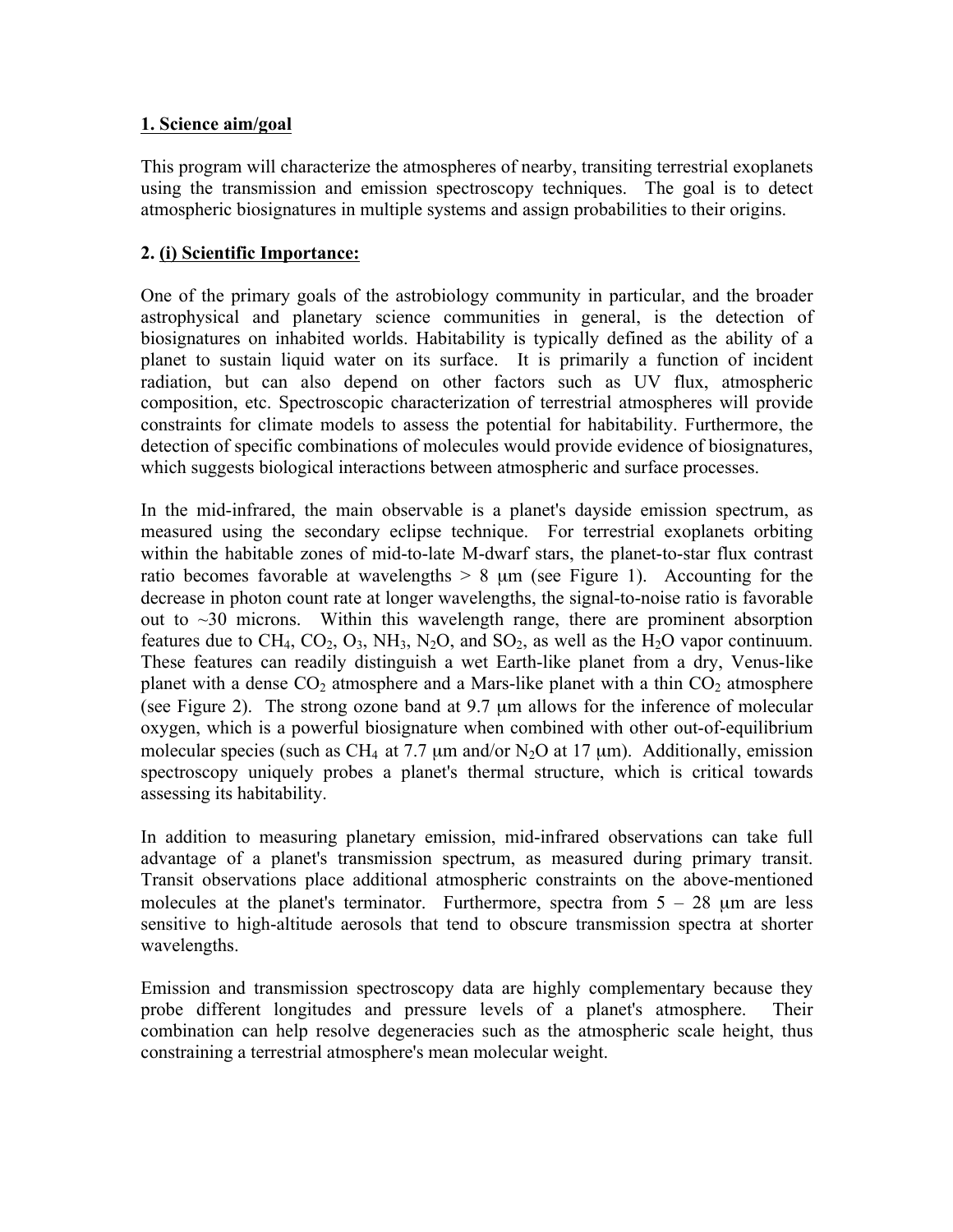### **(ii) Measurements Required:**

The simultaneous detection of ozone with methane and/or nitrous oxide in a terrestrial atmosphere is a strong indicator of biosignatures. Transmission and emission feature strengths vary from system-to-system, but are nominally  $\sim 10$  ppm for an Earth-like planet transiting an M5V star. For these molecules, the instrument shall be capable of reaching a precision of  $\leq$  3 ppm (noise floor). The detection of water's rotational bands requires a minimum resolving power of 300.

Biosignature detection will require multiple visits to build up sufficient signal. Thus, to maximize observing efficiency and minimize the effects of variability, the full wavelength coverage shall be acquired in a single visit. Additionally, the instrument shall be capable of observing the nearest M dwarf, Proxima Cen  $(K = 4.4)$ , without reaching saturation.

Time series observations require uninterrupted monitoring before, during, and after each transit/eclipse event. Thus, the telescope shall make no movements during these observations outside of pointing corrections. Furthermore, the telescope shall have stable pointing to within 0.1 pixels over the duration of a transit/eclipse observation (~6 hours).

#### **(iii) Uniqueness to 10**µ**m to few mm wavelength facility:**

Current and near-term facilities are limited in their ability to characterize exoplanet atmospheres in the mid-infrared. These wavelengths provide a direct measure of planetary emission from temperate worlds that are potentially habitable and access to biosignature indicators (such as  $N_2O$ ) that may otherwise be undetectable.

## **(iv) Longevity/Durability:**

The OST would provide high-precision follow-up observations of targets discovered by TESS. The Transiting Exoplanet Survey Satellite (TESS) mission is scheduled to launch in early 2018, will survey approximately 500,000 nearby stars, and is expected to detect transits from about 3,000 systems. Approximately 10 rocky exoplanets (<1.6 Earth radii in size) are expected to be found orbiting mid-to-late M dwarfs. These objects will be ideal targets for an in-depth atmospheric characterization study in search of biosignatures. Additional targets, similar to TRAPPIST-1 and LHS 1140, will be found using groundbased techniques.

The JWST is scheduled to launch in October 2018. It will obtain high-quality transmission spectra of giant planets, and, with a large investment in observing time, can provide relatively low signal-to-noise spectra of a few super-Earths. JWST spectroscopy is limited to infrared wavelengths below 12 µm, which does not allow for the efficient dayside characterization of temperate (~300 K) planets or the detection of N<sub>2</sub>O at 17  $\mu$ m. Given its larger aperture than JWST, broader wavelength coverage, and next generation instruments, OST will be capable of efficiently characterizing a statistically significant sample of rocky planets, some of which will be in their host stars' habitable zones.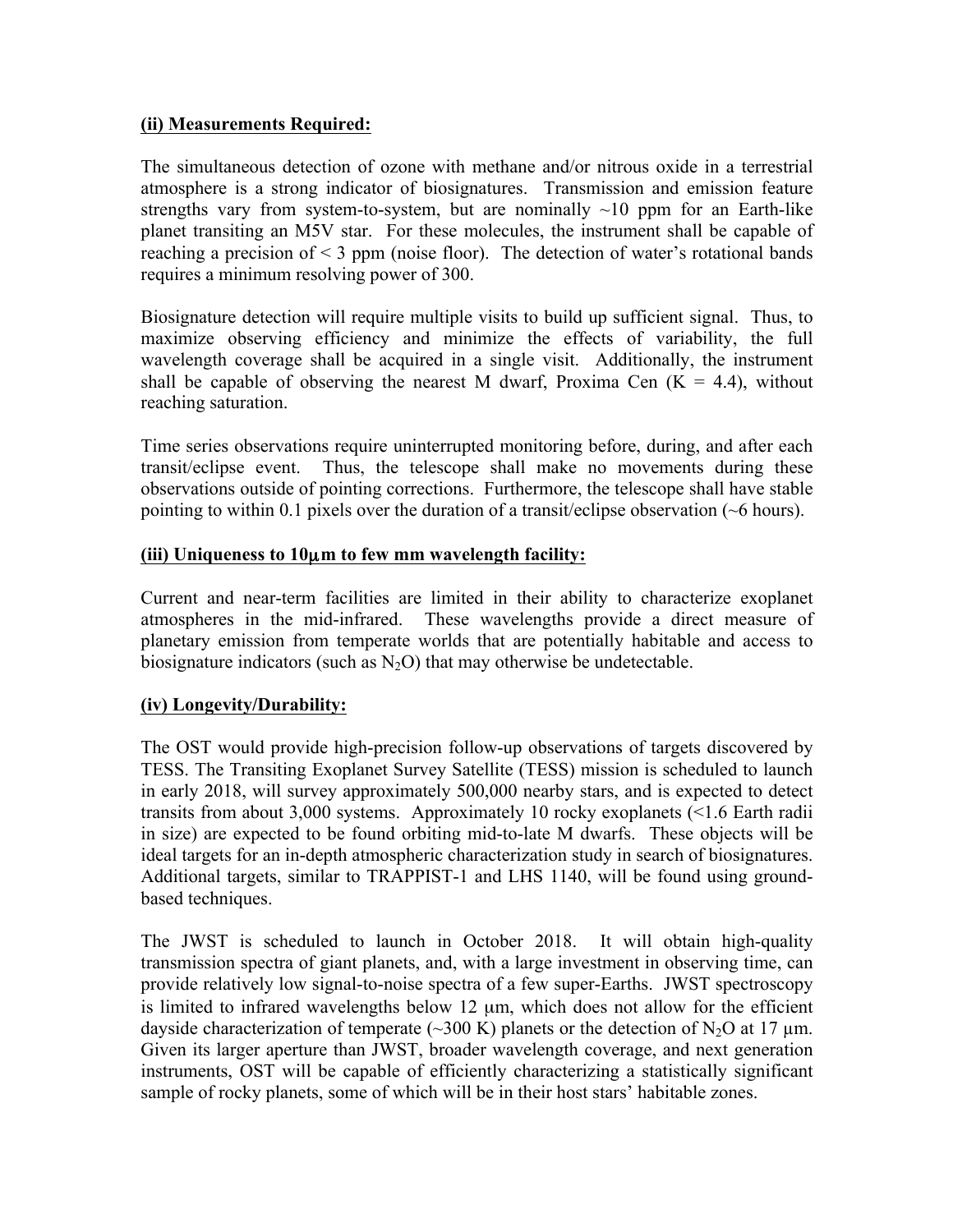

*Figure 1*: Transmission (left) and emission (right) spectrum models of terrestrial planets orbiting a theoretical M5V star (Robinson, 2017). The transmission models assume a one Earth-radii planet. Compared to a clear sky, the presence of clouds (black line, left panel) has less relative impact on the transmission spectrum in the mid-infrared. In the right panel, the rapid increase in planet-star contrast ratio at  $> 10 \mu m$  highlights the advantages of utilizing a mid-infrared observatory to obtain emission spectra from temperate exoplanets.



*Figure* 2: Relative intensity of planetary emission as a function wavelength for three terrestrial planet models. Bands for ozone, carbon dioxide, nitrous oxide, and water vapor can all be readily observed at  $> 8$  µm. Depending on the planet-star contrast ratio, methane may or may not be detectable in emission at 7.7 µm. However, methane can still be detected in transmission.